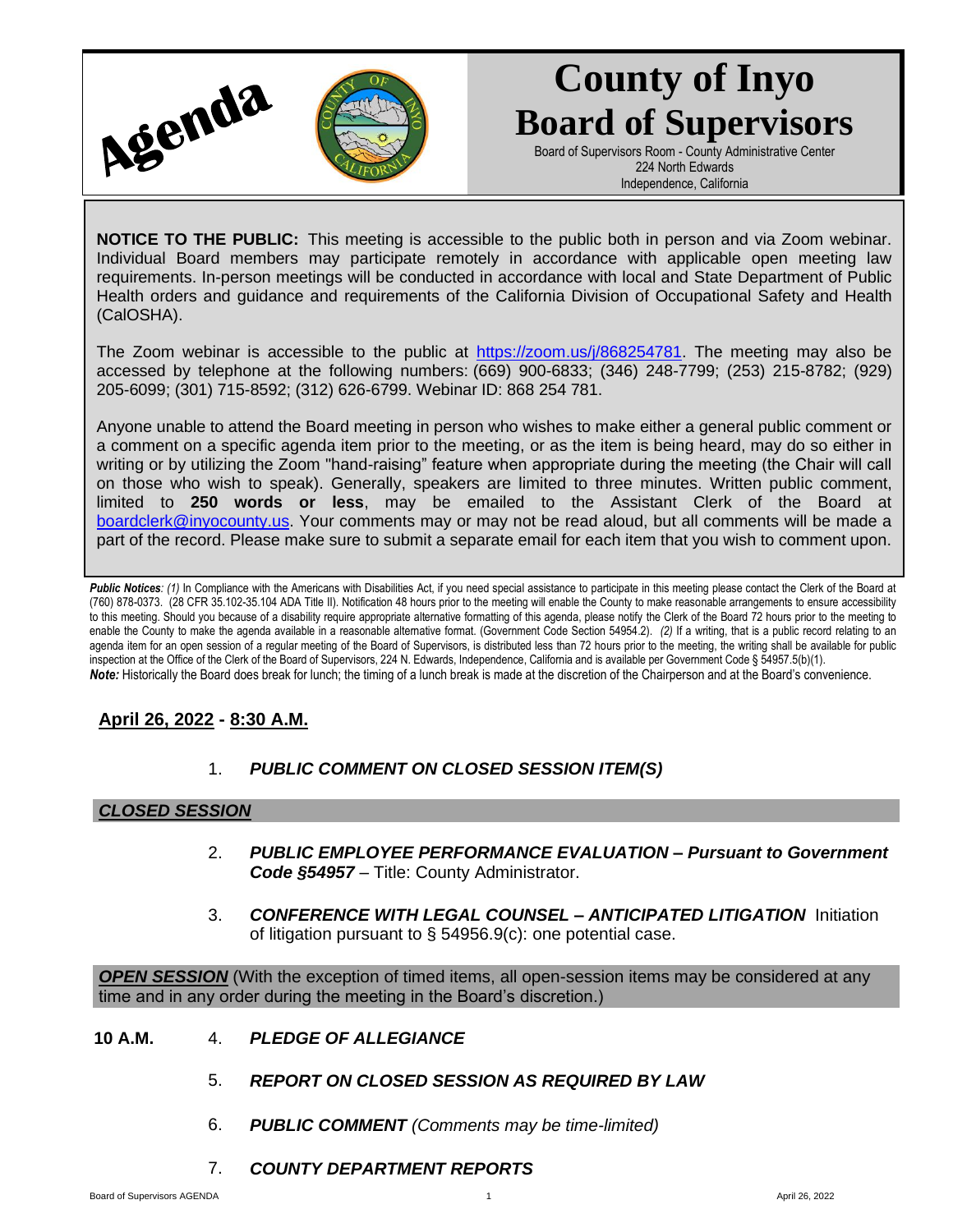*CONSENT AGENDA* (Items that are considered routine and are approved in a single motion; approval recommended by the County Administrator)

- 8. **Health & Human Services - ESAAA -** Request Board approve Contract Amendment No. 1 between the County of Inyo and California Indian Legal Services for the provision of Independent Contractor Services, revising the Scope of Work and Schedule of Fees to include additional CARES funding.
- 9. **Health & Human Services - First 5 -** Request Board appoint Darcia Blackdeer-Lent to an unexpired three-year term as the Health & Human Services designee on the First 5 Children and Families Commission, ending December 5, 2024.
- 10. **Health & Human Services - Social Services -** Request Board approve Contract Amendment No. 1 to the contract between the County of Inyo and Community Service Solutions, revising the Scope of Work and Schedule of fees to include additional COVID-19 funding received for the purpose of providing personal protective equipment (PPE) to IHSS caregivers.
- 11. **Planning Department -** Request Board approve a Memorandum of Understanding (MOU) with the City of Bishop for the allocation of Regional Early Action Planning (REAP) grant funding.
- 12. **Planning Department -** Request Board: A) declare HELIX Environmental Planning Inc. a sole-source provider of planning services; B) approve the contract between the County of Inyo and HELIX Environmental Planning Inc. for the provision of planning services in an amount not to exceed \$60,758.50 for the period of April 1, 2022 to November 30, 2022, contingent upon the Board's approval of the Fiscal Year 2022- 2023 Budget; and C) authorize the Chairperson to sign, contingent upon all appropriate signatures being obtained.
- 13. **Public Works -** Request Board approve the payment to Aspendell Mutual Water Company (AMWC), in the amount of \$26,614.44, for AMWC's relocation of County Service Area No. 2 sewer lateral that services 281 Columbine Road.
- 14. **Public Works -** Request Board: A) declare TerraVerde Energy, LLC of San Francisco, CA a sole-source provider of asset management services for solar photovoltaic systems; B) ratify the contract between the County of Inyo and TerraVerde Energy, LLC of San Francisco, CA for the provision of asset management services for solar photovoltaic systems in an amount not to exceed \$15,531.13 for the period of April 1, 2022 through March 31, 2025, contingent upon the Board's approval of future budgets; and C) authorize the Chairperson to sign, contingent upon all appropriate signatures being obtained.
- 15. **Public Works -** Request Board: A) waive requirements of the Inyo County Purchasing Policy per the "no competitive advantage" exception; B) approve the standard contract between the County of Inyo and Road and Highway Builders of Sparks, NV for the provision of Road Construction Services on Cactus Flats Road in an amount not to exceed \$239,405.54, plus any allowable change orders, and authorize the Chairperson to sign; and C) authorize the Public Works Director to execute all other project contract documents, including contract change orders, to the extent permitted by Public Contract Section 20142 and other applicable laws.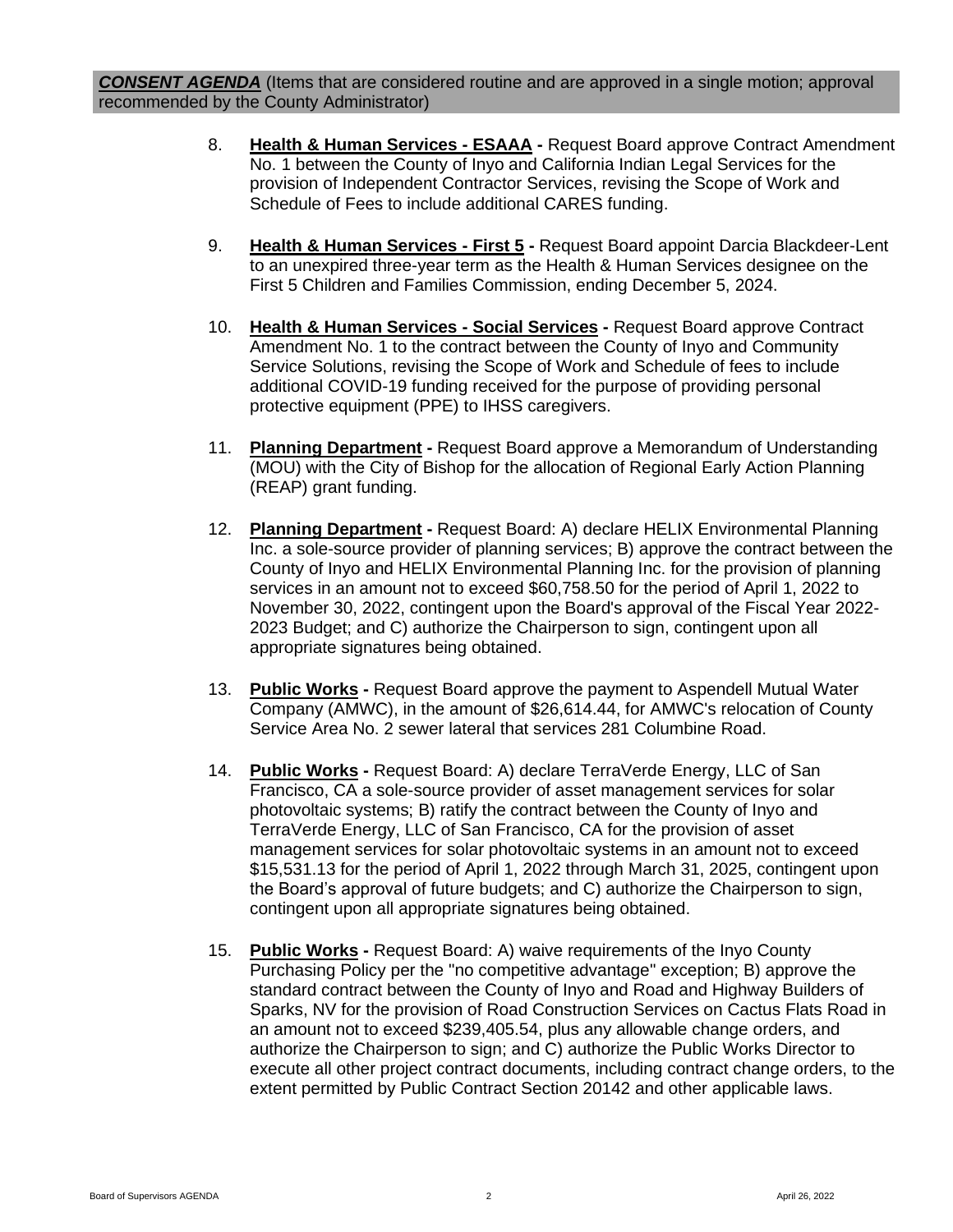- 16. **Water Department -** Request Board review and possibly provide direction concerning the County's comments on LADWP draft 2022-2023 Pumping Plan.
- 17. **County Administrator -** Request Board receive an update on the Eastern Sierra Small Business Resource Center and provide any follow-up direction to staff as necessary.
- 18. **Probation -** Request Board: A) approve the modified job description for Deputy Chief Probation Officer; B) approve the contract between the County of Inyo and Julie Weier for provision of professional services as Deputy Chief Probation Officer at a monthly salary of \$9,248, effective April 28, 2022, with benefits provided pursuant to Resolution 2022-12; and C) authorize the Chairperson to sign, contingent upon appropriate signatures being obtained.
- 19. **District Attorney -** Request Board: A) receive presentation from the District Attorney's Office regarding the Inyo County District Attorney Military Equipment Policy proposed pursuant to Assembly Bill 481; B) direct staff to post the proposed policy for 30 days on the DA's website and to then agendize for adoption by ordinance following the 30-day posting period; and C) provide any other desired direction to staff.
- 20. **Sheriff -** Request Board: A) receive presentation from the Sheriff regarding the Inyo County Sheriff's Military Equipment Policy proposed pursuant to Assembly Bill 481; B) direct staff to post the proposed policy for 30 days on the County's website and to then agendize for adoption by ordinance following the 30-day posting period; and C) provide any other desired direction to staff.
- 21. **Sheriff -** Request Board approve Resolution No. 2022-13, titled, "A Resolution of the Board of Supervisors of the County of Inyo, State of California, Authorizing the Submittal of the State of California, Department of Parks and Recreation, Off-Highway Vehicle Grant Application," and authorize the Chairperson to sign.
- 22. **Public Works -** Request Board:
	- A) Approve proposed Resolution No. 2022-14, titled, "A Resolution of the Board of Supervisors, County of Inyo, State of California, Identifying Projects to be Funded by Road Maintenance and Rehabilitation Funds Pursuant to SB 1: The Road Repair and Accountability Act," and authorize the Chairperson to sign;
	- B) Approve the recommended project lists attached to satisfy the documentation requirements to receive SB1, Road Repair and Accountability Act of 2017 funding from the Road Maintenance and Rehabilitation Account (RMRA); and
	- C) Authorize the Public Works Department to apply for and submit all required documentation to receive the Inyo County allotment of SB 1, Road Repair and Accountability Act of 2017 funding and authorize the Public Works Director, or his designee, to sign for the RMRA funding and all associated supporting documents.
- 23. **Clerk of the Board -** Request Board approve the minutes of the regular Board of Supervisors meetings of April 12, 2022 and April 19, 2022.